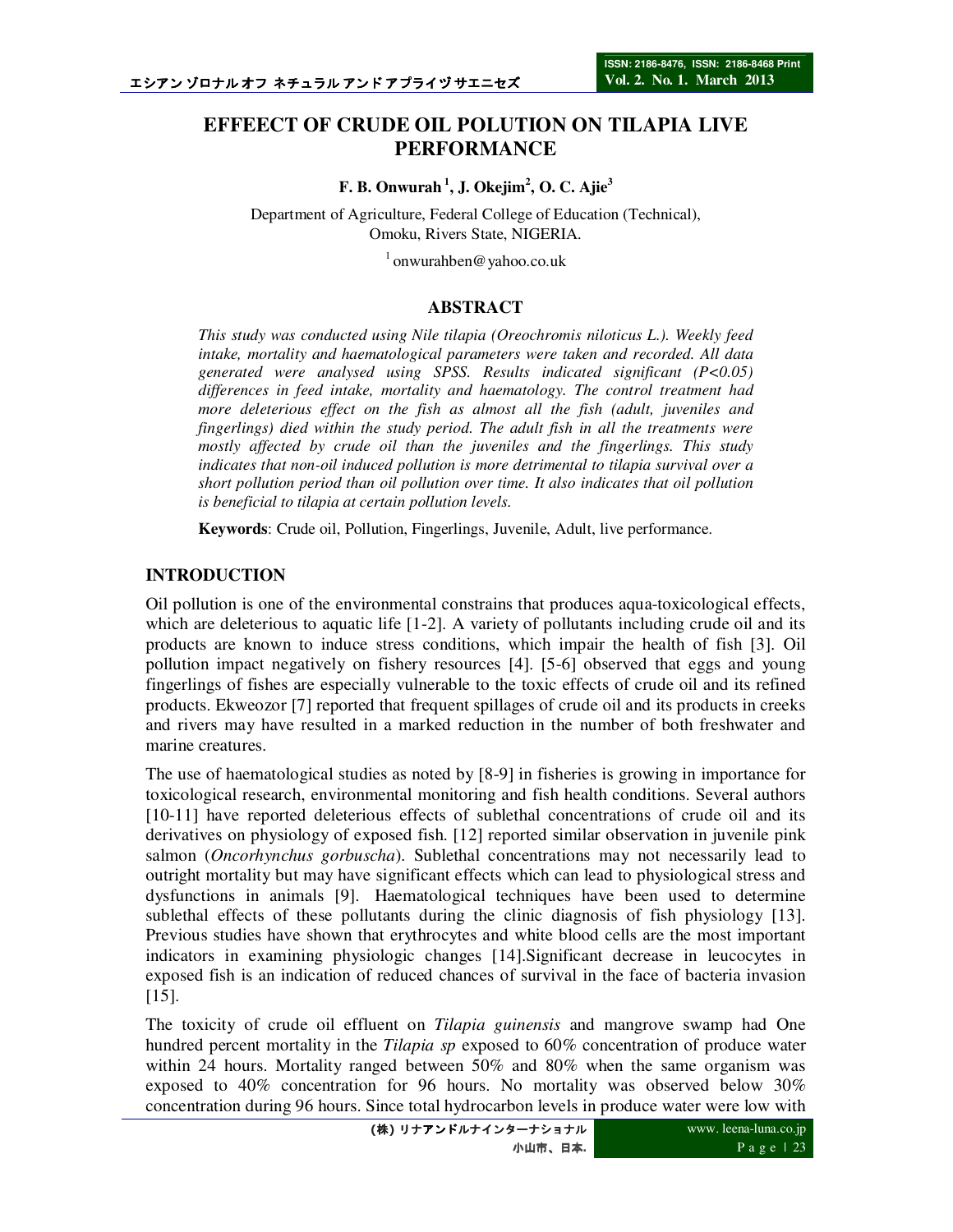indicated value of  $\pm 2.19$  part per million (ppm), observed mortalities were attributed to the presence of toxins other than the oil, [16].

Nile tilapia, *Oreochromis niloticus* L. species are native to Egypt and are worldwide distributed [17]. Fingerlings of the Nile tilapia exposed to varying concentrations of water soluble fractions (WSFs) of the Bonny light crude oil had no mortality in the exposed fish throughout the exposure period, but the results obtained showed that growth and feed utilization were significantly reduced [18].

Damage done by pollution to the environment is irreversible, [18-19]. For this reason, awareness of the harm caused by several pollutants to the natural environment has led political and legislative authorities of the industrially developed countries to introduce or enhance regulations to protect the environment. This is because Oil leaks and spills do not just affect marine life - they have a direct impact on humans, too long after the initial media frenzy has died down [20].

#### **MATERIALS AND DATA**

A study was conducted using adult fish, juveniles and fingerlings of Nile tilapia (*Oreochromis niloticus* L.). The fish were separated into three groups of 30 fish each replicated three times. Each replicate pen had 10 fish contained in a transparent white container with 12 litres of clean tap water of  $P<sup>H</sup>$  6.8 and varying levels of crude oil. The control had no crude oil (0.0ml) while the other treatments had varying levels of 0.6ml, 0.8ml, 1.2 ml, and  $2.4 \text{ml}^{-1}$  of water. Measured quantities of feed were given to each group over a period of 12weeks. Mortalities were taken and recorded on daily basis. At the end of the trial period survived fish in the different replicate pens were taken to the laboratory for haematology using the method [21].

All data generated were analysed [22].

#### **RESULTS**

|  |  | Table I. Effect of crude oil pollution on haematological parameters of tilapia fish |  |
|--|--|-------------------------------------------------------------------------------------|--|
|  |  |                                                                                     |  |

| Parameter            | 0.0ml           | 0.6ml           | 0.8ml             | 1.2ml             | 2.4ml             | $\pm$ SEM |
|----------------------|-----------------|-----------------|-------------------|-------------------|-------------------|-----------|
| Hb(g)                | 33 <sub>b</sub> | 33 <sub>b</sub> | 28a               | 27.1a             | 25.3 <sub>b</sub> | 1.8037    |
| RBC $(x 10^6)$       | 1.3a            | 1.0a            | 1.3a              | 0.9 <sub>b</sub>  | 0.73c             | 0.3409    |
| WBC ( $\rm x 10^3$ ) | 2.60a           | 2.03a           | 1.43 <sub>b</sub> | 1.26 <sub>b</sub> | 1.02 <sub>b</sub> | 0.4305    |
| MCV $(\mu m^3)$      | 80 <sub>b</sub> | 87.5a           | 56.7c             | 50.7d             | 56.4c             | 2.7133    |
| MCH(Pg)              | 46.5a           | 46.1a           | 44.8b             | 44.7b             | 43.4 <sub>b</sub> | 2.2386    |
| MCHC $(\%)$          | 37.9a           | 37.3a           | 37.3a             | 35.4b             | 34.9b             | 2.0155    |

All means along the rows without letters are not significantly (P>0.05) different.

**Table II. Effect of crude oil pollution on live performance of tilapia fish** 

| Parameter      | 0.0ml             | 0.6ml | 0.8ml             | 1.2ml             | 2.4ml | $\pm$ SEM |
|----------------|-------------------|-------|-------------------|-------------------|-------|-----------|
| Feed intake    | 49.2 <sub>b</sub> | 47.8c | 50.1              | 50.9a             | 50.6a | 2.3504    |
| Initial weight | 53.1a             | 40.2  | 41.5              | 41                | 40.3  | 2.1271    |
| Final weight   | 53.1a             | 54.8a | 49.6c             | 50.9 <sub>b</sub> | 51.4b | 5.3728    |
| Mortality      | 28.4a             | 12.5c | 26.3 <sub>b</sub> | 27.0a             | 28.0a | 1.6479    |

www.ajsc.leena-luna.co.jp **24** | P a g e

Leena and Luna International, Oyama, Japan. Copyright © 2013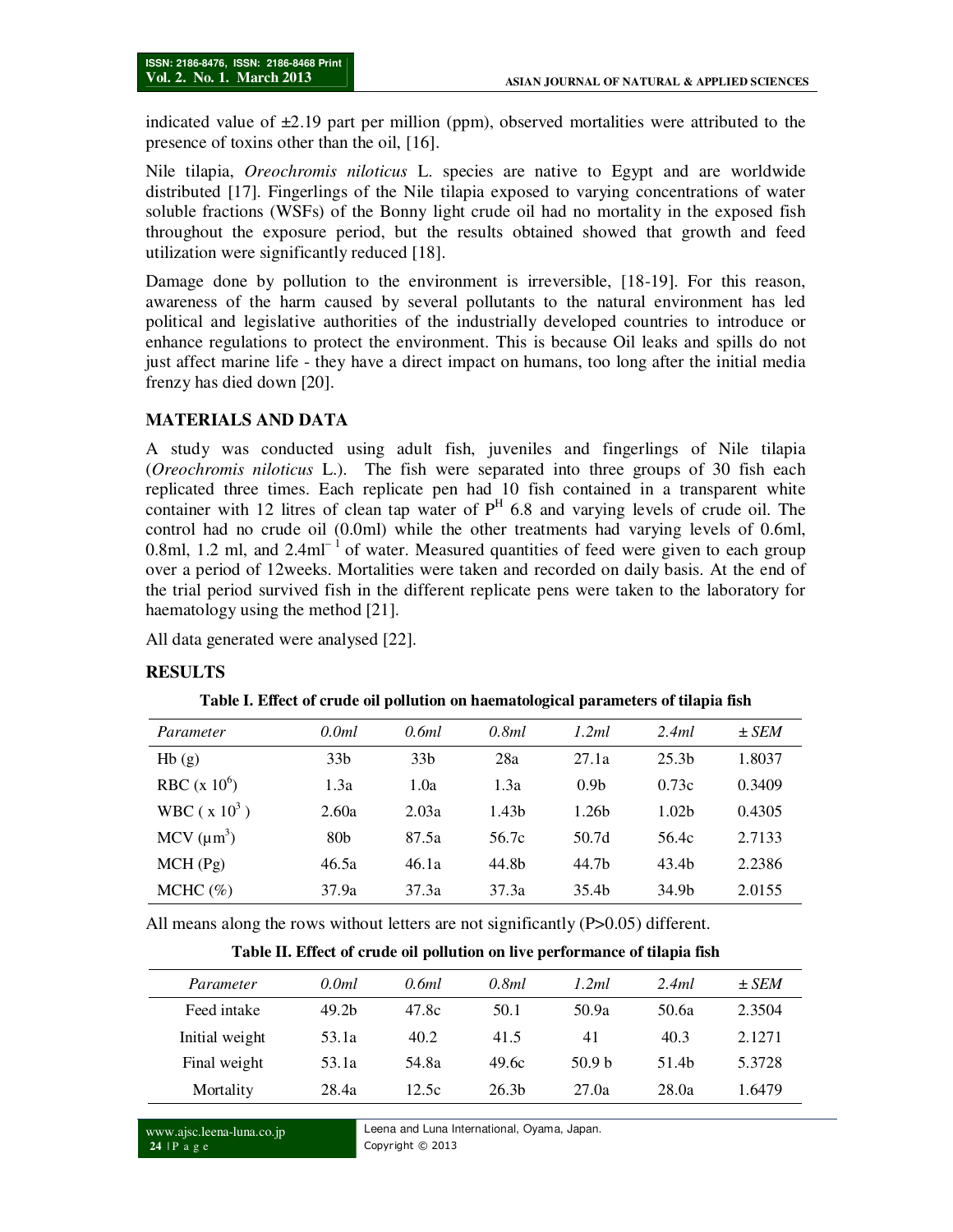All means along the rows without letters are not significantly (P>0.05) different.

## **DISCUSSION**

From table I above, all haematological parameters studied were significantly (P<0.05) different. This agrees with works of [10-11] and which reported deleterious effects of sub lethal concentrations of crude oil and its derivatives on the physiology of exposed fish. However, the haematological effects of  $0.6 \text{m}^{-1}$  of water had similar effects with the control. This similarity could be attributed to other pollutants other than crude oil which gave similar results as  $0.6$ ml<sup>-1</sup> pollution effect in the control.

From table II above, all parameters studied were significantly (P<0.05) different except initial live weight. This implies that Crude oil has effect on the live performance of tilapia fish. This could be attributed to its effect on haematological parameters. However, mortality was highest in the control. This could be attributed to water pollution outside crude oil as it was without crude oil. This pollution could be dust and bacteria load form decaying feed. This agrees with the work [17] which attributed mortalities to the presence of toxins other than the oil. It appears 0.6ml<sup>-1</sup> of water crude oil treatment was least affected by crude oil pollution. This is evident in the haematology result and in mortality.

# **CONCLUSION**

In as much as this study agrees with works of [10-11] on haematological results and on the work of [9], which reported that sub lethal concentrations may not necessarily lead to outright mortality but may have significant effects which can lead to physiological stress and dysfunctions in animals [9], the study indicates that crude oil pollution could be beneficial to tilapia fish at certain sub lethal doses. Hence, stress due to sub lethal pollution could enhance the fish defense mechanism. Young tilapia fish such as fingerlings and juveniles were stronger in withstanding crude oil pollution at the levels studied than the adults.

#### **REFERENCES**

- [1] Kori-Siakpere, O. (2000). Petroleum induced alterations in the African catfish, *Clarias gariepinus* (Teugels 1984): II. Growth factors. *Nigerian Journal of Science and Environment,* 287-92.
- [2] Agbogidi, O. M., Okonta, B. C. & Dolor, D. E. (2005). Socio-economic and environmental impact of crude oil exploration and production on agricultural production: a case study of Edjeba and Kokori communities in Delta in Nigeria. *Global Journal of Environmental Sciences*, 4171-176.
- [3] FEPA, (1991). *Guidelines and standards for environmental pollution control in Nigeria*. The Federal Environmental Protection Agency, 238p.
- [4] Afolabi, O. A., Adeyemi, S. A. & Imebore, M. A. (1985). Studies on toxicity of some Nigerian crude oils on some aquatic organisms. In: Proceedings of 1985 *International Seminar on Petroleum industry and the Nigerian environment*, Lagos, pp 269-273.
- [5] Ajoa, E. A., Oyewo, E. O. & Orekoya, T. (1981).The effect of oil formation water on some marine organisms. *In*: Proceedings of an *International Seminar on Petroleum Industry and the Nigerian Environment*, NNPC, Warri Delta State. Pp 80-82.
- [6] Azad, M. (*2005).* Toxicity of water-soluble fractions of four fuels on *Metamysidopsis insularis*, an indigenous tropical mysid species. *Environmental Monitoring and Assessment* 104, 37-44*.*